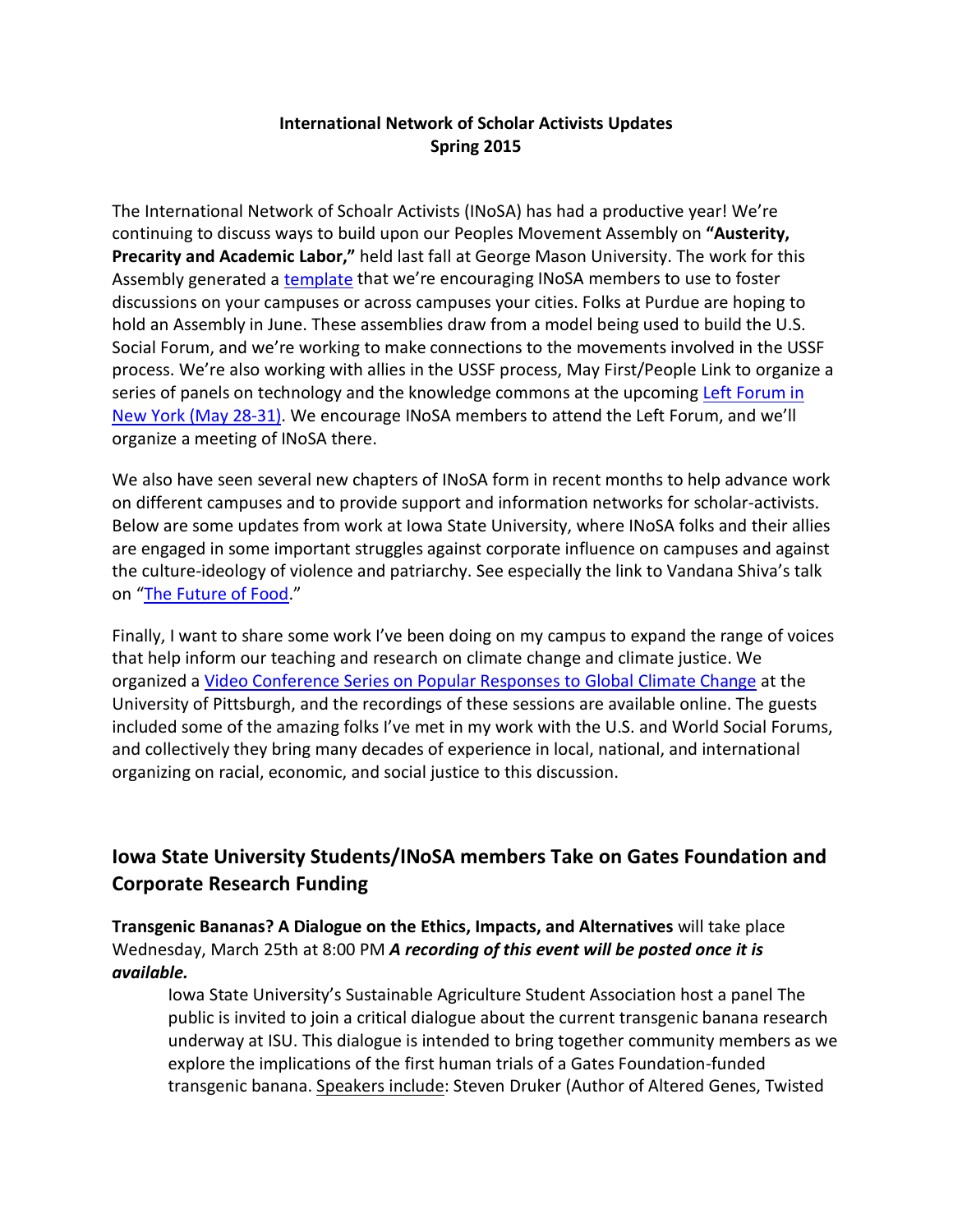Truth), Dr. Clark Wolf (ISU Philosophy/Sustainable Ag), Dr. Christina Gish-Hill (ISU Anthropology/Sustainable Ag), Naboth Bwambale (ISU Sociology/Sustainable Ag). Dr. Carmen Bain and Dr. Michael Dahlstrom will moderate.

#### **Vandana Shiva** *["The Future of Food"](http://www.lectures.iastate.edu/lecture/32739)* **Lecture at Iowa State University, Wednesday, 11 Mar 2015 (Podcast /Video recording available online)**

Vandana Shiva is a philosopher and environmental activist who promotes ecological justice and biodiversity. She is the founder of the Navdanya Research Foundation for Science, Technology, and Ecology, which works with local farming communities to promote fair trade and agroecological farming practices. Vandana Shiva is the author of numerous books, including *Soil Not Oil: Environmental Justice in an Age of Climate Crisis; Stolen Harvest: The Hijacking of the Global Food Supply; Water Wars: Privatization, Pollution, and Profit;* and *Staying Alive: Women, Ecology, and Development.* Her honors and awards include the 1993 Right Livelihood Award (Alternative Nobel Prize) and the 2010 Sydney Peace Prize.

### **Guns on campus?: INoSA member stands up to say "no"**

### **["Listen To Fox Contributor Katie Pavlich's Trainwreck Remarks On Guns And Campus Sexual](http://mediamatters.org/blog/2015/03/12/listen-to-fox-contributor-katie-pavlichs-trainw/202875)  [Assault"](http://mediamatters.org/blog/2015/03/12/listen-to-fox-contributor-katie-pavlichs-trainw/202875)** *Media Matters*

Fox News contributor Katie Pavlich suggested that sexual assaults benefit feminists (she claimed "modern feminism can't survive without victims, so naturally preventing victimhood through self-defense is unacceptable.") and school administrators (who "uphold an anti-gun political philosophy"). She argued that guns can be the "best defense" against sexual assault.

**INoSA member Angie Carter** has felt the wrath of conservative followers of Pavlich for her courage in speaking out: ["Feminist Ph.D. Blames @KatiePavlich for Patriarchy, Misogyny, and](http://theothermccain.com/2015/03/11/feminist-ph-d-blames-katiepavlich-for-patriarchy-misogyny-rape-culture/)  ['Rape Culture'?"](http://theothermccain.com/2015/03/11/feminist-ph-d-blames-katiepavlich-for-patriarchy-misogyny-rape-culture/) *The other McCain.*

## **University of Pittsburgh Features Climate Justice Activists in Video Conference Series**

[Video Conference Series: Popular Responses to Global Climate Change"](http://www.ucis.pitt.edu/global/node/484) International and local climate justice organizers met virtually with students and organizers in Pittsburgh to highlight lessons from Grassroots environmental justice work. [Watch video recordings](http://www.ucis.pitt.edu/global/node/484) (each is approx. 1 hr.)

• **Jacqueline Patterson**, Environmental and Climate Justice Director, [NAACP](http://www.naacp.org/) and **Ahmina Maxey**, [Zero Waste Detroit](http://www.zerowastedetroit.org/) address environmental racism and the environmental challenges facing low-income communities of color, as well as how groups are organizing for survival.